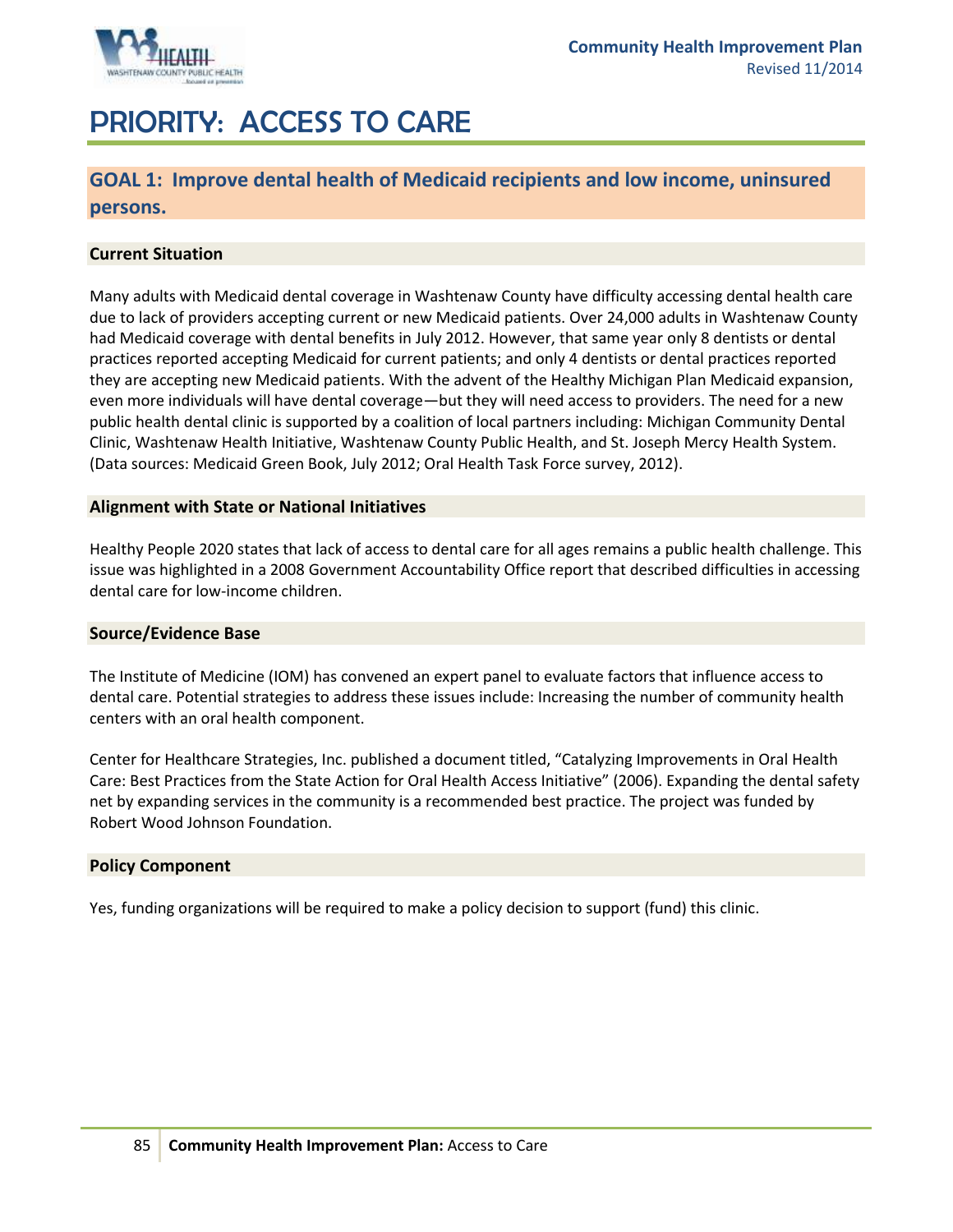

### **Objective:**

**Increase the percentage of low-income adults who report they have visited a dentist, dental hygienist or dental clinic within the past year from 50% to 55%.**

| <b>Outcome Indicator</b>                      | 2010<br><b>Baseline</b> | 2014<br><b>Update</b> | 2020<br><b>Target</b> | Data Source       |
|-----------------------------------------------|-------------------------|-----------------------|-----------------------|-------------------|
| Low-income adults who report they have        |                         |                       |                       |                   |
| visited a dentist, dental hygienist or dental | 50%                     | $n/a*$                | $55\%**$              | <b>HIP Survey</b> |
| clinic within the past year                   |                         |                       |                       |                   |

*\*No new HIP Survey data available. Next survey scheduled for 2015; data will be available 2016.* \*\*10% improvement set using HP2020 method

### **Action Plan:**

| <b>Program Activities</b>                                                                                                                                                                                                                                         | <b>Baseline</b> | <b>Person/Group</b><br><b>Responsible</b>                                                                                                                                                     | <b>Timeline</b> | <b>Performance Indicator</b>                                                                                   |
|-------------------------------------------------------------------------------------------------------------------------------------------------------------------------------------------------------------------------------------------------------------------|-----------------|-----------------------------------------------------------------------------------------------------------------------------------------------------------------------------------------------|-----------------|----------------------------------------------------------------------------------------------------------------|
| Continue planning process to<br>open a new Public Health<br>dental clinic serving low-<br>income residents without<br>dental coverage and with<br>Medicaid in geographic area of<br>greatest need (eastern<br><b>Washtenaw County/Ypsilanti</b><br>City/Township) | Ongoing         | <b>Washtenaw County</b><br>Public Health;<br>Washtenaw Health<br>Initiative; St. Joseph<br>Mercy Health<br>System; Michigan<br><b>Community Dental</b><br>Clinics                             | 2013-2015       | Planning meetings, clinic<br>plan complete, funding<br>commitments                                             |
| <b>Open a Public Health-owned</b><br>dental clinic in Ypsilanti                                                                                                                                                                                                   | <b>New</b>      | <b>Washtenaw County</b><br><b>Public Health;</b><br><b>Washtenaw Health</b><br>Initiative; St. Joseph<br><b>Mercy Health</b><br>System; Michigan<br><b>Community Dental</b><br><b>Clinics</b> | 2015-2018       | Opening in February 2015,<br>track number of visits and<br>number of patients seen<br>(target 10,000 per year) |
| Promote dental clinic through<br>multiple channels and as part<br>of Medicaid expansion and<br>enrollment                                                                                                                                                         | <b>New</b>      | <b>Washtenaw County</b><br>Public Health;<br>Washtenaw Health<br>Initiative;<br>Washtenaw Health<br>Plan; St. Joseph<br>Mercy Health<br>System;                                               | 2014-2018       | Location of advertising;<br>types of advertising; track<br>other to-be-determined<br>outreach methods          |
| <b>Together with the Oral Health</b><br><b>Task Force and the Washtenaw</b><br><b>Health Initiative's Community</b><br><b>Outreach and Dental Services</b><br>Workgroup, conduct a new<br>dental needs assessment                                                 | <b>New</b>      | <b>Washtenaw Health</b><br>Plan; Washtenaw<br><b>Health Initiative</b><br>Community<br>Outreach and<br><b>Dental Services</b><br>Workgroup; Oral<br><b>Health Task Force</b>                  | 2014-2015       | <b>Completed dental needs</b><br>assessment and updated<br>plan                                                |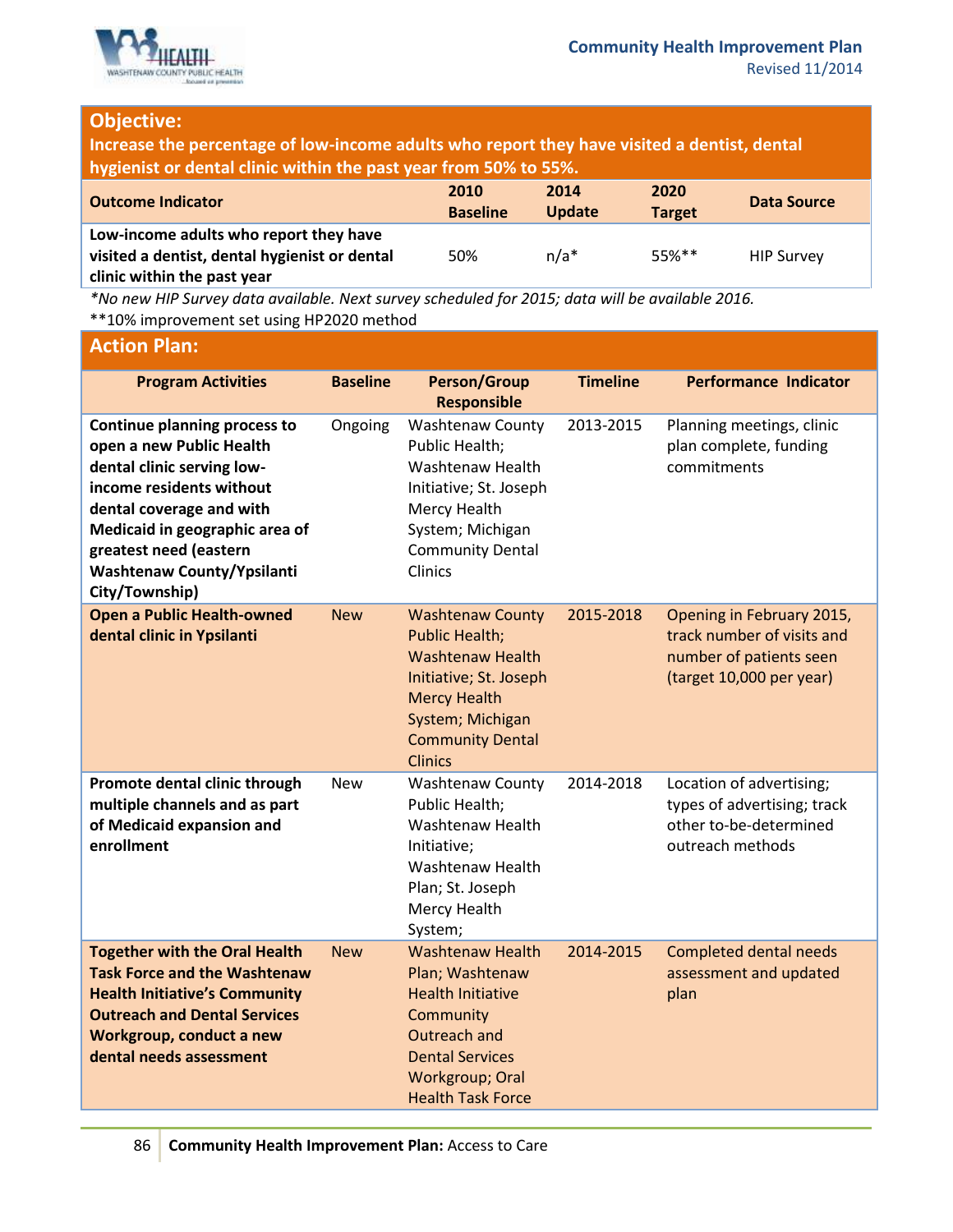

### **GOAL 2: All Washtenaw County residents will have health coverage.**

#### **Current Situation**

An estimated 25,249 individuals aged 0-64 years were believed to be uninsured per year between 2009-2011. In 2014, over 10,000 individuals in Washtenaw County purchased health coverage through the Marketplace under the individual mandate of the Affordable Care Act. (Some of these individuals previously had other health coverage.) Over 10,000 more individuals in Washtenaw County enrolled in the Healthy Michigan Plan when Medicaid expanded in April 2014. Over the coming years, the challenge will be to encourage the remaining uninsured individuals—perhaps 10,000 of them, to get health coverage. Data Sources: American Community Survey, US Census Bureau 2009-2011; Washtenaw Health Initiative analysis, 2014; Medicaid Green Book, 2014.

#### **Alignment with State and National Initiatives**

Per Healthy People 2020, lack of adequate health coverage makes it difficult for people to get the health care they need and, when they do get care, burdens them with large medical bills. Current national policy efforts focus on the provision of insurance coverage as the principal means of ensuring access to health care among the general population.

#### **Source/Evidence Base**

The Affordable Care Act was passed in 2010. Implementation of the individual mandate began in January 2014 and, in Michigan, implementation of the Medicaid expansion (Healthy Michigan Plan) began April 2014.

### **Policy component (Y/N and Explanation)**

No, these strategies are focused on helping (through outreach and education) county residents navigate the upcoming health coverage opportunities due to implementation of the Affordable Care Act.